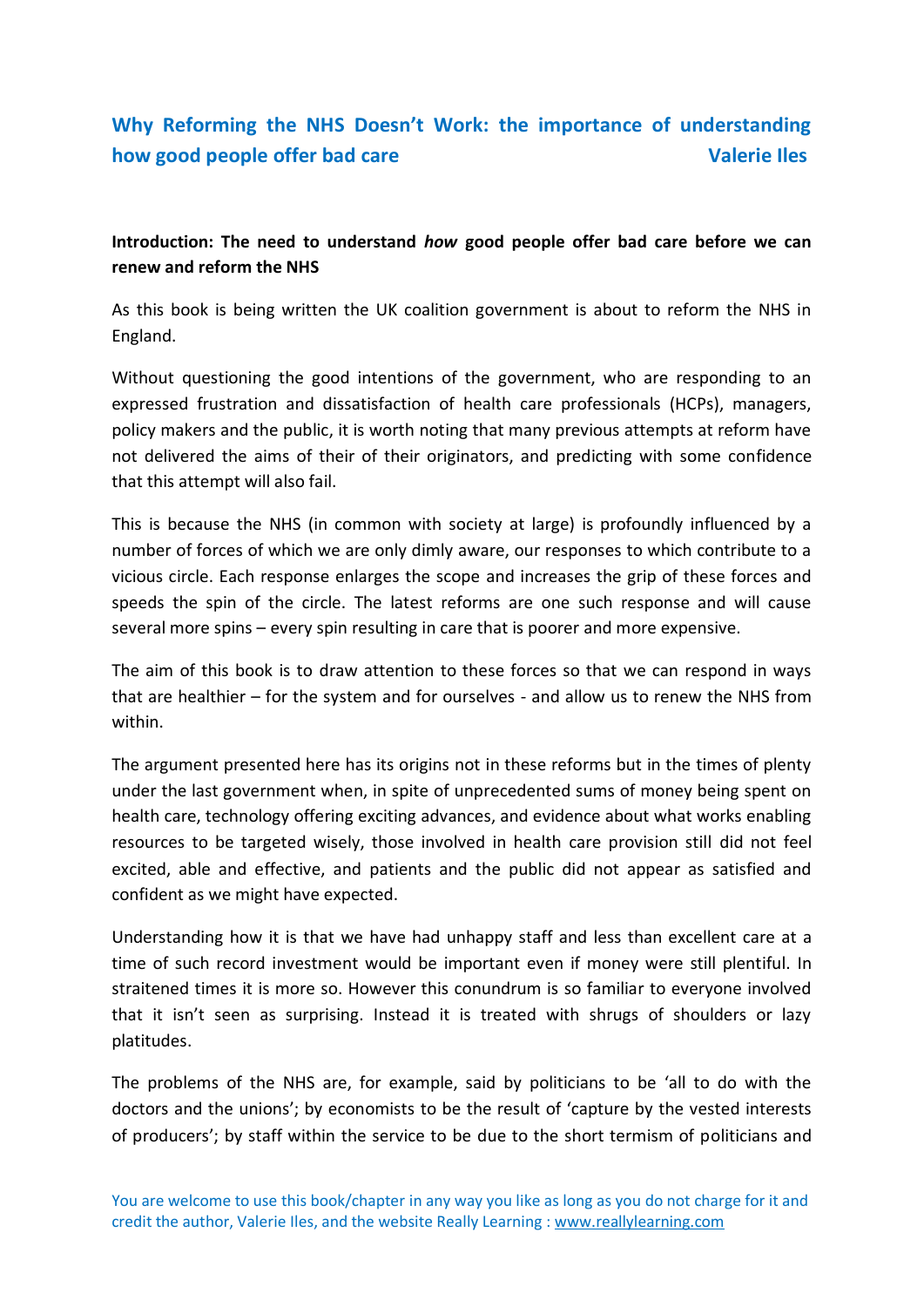their unwillingness to take unpopular decisions; and by clinicians to be due to the different values of clinicians and managers.

There is much talk of demanding patients with higher expectations being ever more ready to sue. At the same time observers talk of it being 'the largest organisation in Europe' and of 'culture change always taking a long time'. At the front line people say 'it feels as though noone is caring about care, only figures, targets and contracts'.

And then there is the final comforting fable that 'the care is fine it is only the media who say it isn't'.

Thoughtful observers however, those who have worked across the system for many years, find that these platitudes do not accord with their experience.

Our experience is that the vast majority of people working with the NHS are good people not saints, but competent people with good intentions who are behaving rationally within the situations they face. We observe too that no matter who we are working with the problems are apparently caused by decisions being made in the *next* room. Whatever room we arrive in the problem is always, we are told, caused by the people next door, people who, when we meet them, we find to be as 'good' as those in the room we have just left.

And as we observe the care received by family, friends and colleagues, and the care offered by organisations we work with, we notice that it is not as good as it could be – *as it could be for the same amount of money.* We call that bad care.

So we have a situation where good people are, collectively, offering bad care. Which is odd. We can all see how someone incompetent, behaving irrationally, or with bad intent can give bad care, but *good* people? What is happening and what can good people trapped in a system that is fostering poor care do to change it?

Three years ago a group of thoughtful and experienced contributors to the NHS came together to form a Learning Set and explore this. We set out explicitly to look beyond the economic and managerial literature to the fields of anthropology, sociology, political philosophy, psychology, moral philosophy, and history, to explore in greater breadth and depth three significant issues: the dynamics of the patient-professional interaction; the allocation of resources in a liberal democracy; and the nature of professionalism. $<sup>1</sup>$ </sup>

 $We<sup>2</sup>$  did so because we believed that when the economic /managerial paradigm was introduced to the NHS (and to British industry more widely) 30 years ago it was a hugely

**.** 

 $<sup>1</sup>$  For more information on the Learning Set please see appendix one</sup>

 $2$  The terms 'we', 'us' and 'our' encompass different people at different places in this text. Often they refer to the members of this learning set. Sometimes they refer to the two facilitators of that set (the author, VI and Julia Vaughan Smith). On occasions indicated by the sense they include all of us as patients and the wider public, including those of us who are also health care professionals (HCPs). Oh and occasionally they indicate a cowardly streak in the author, hiding behind an unspecified plural.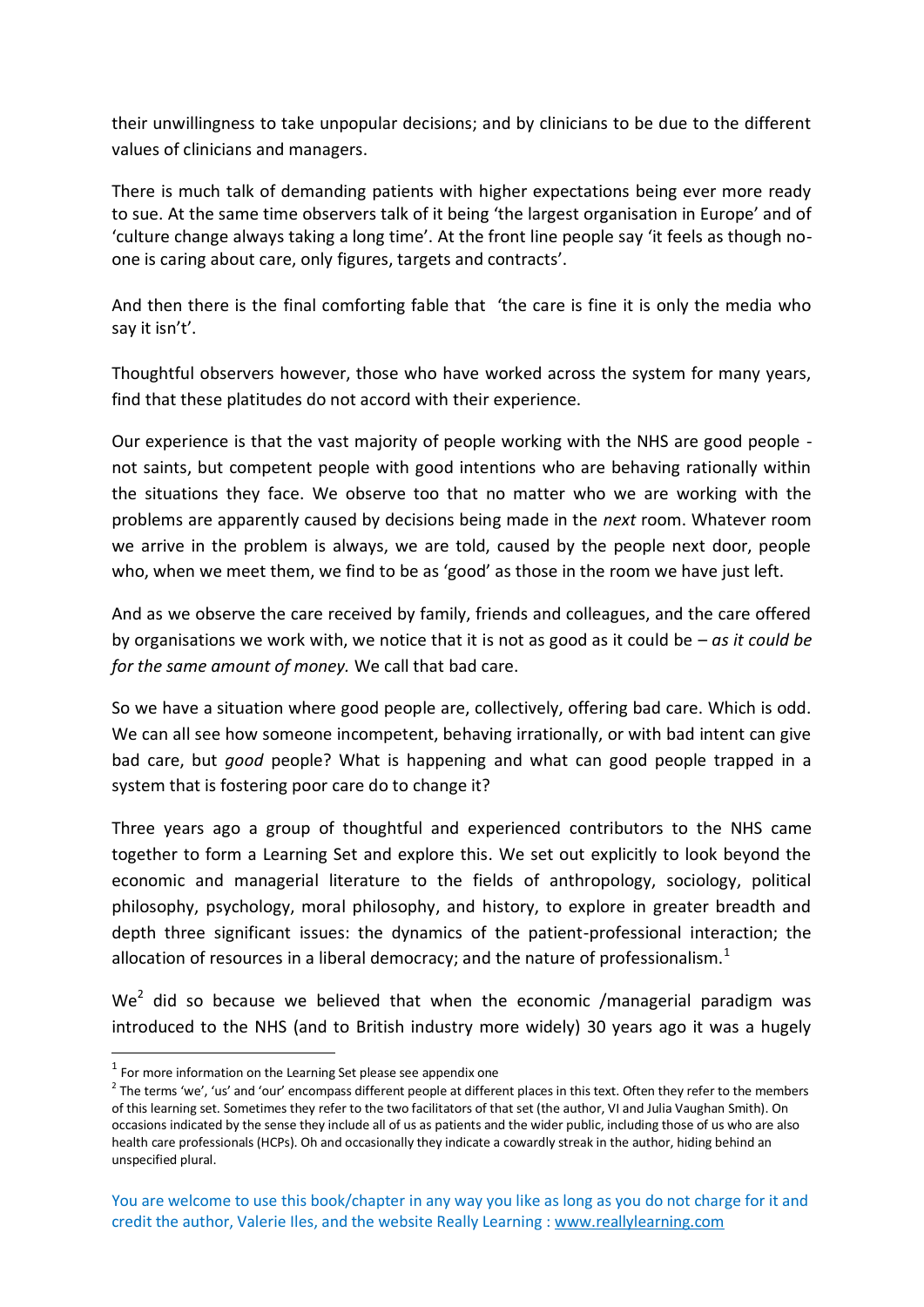valuable addition to our ways of thinking, but that since it has swept aside those other ways and become the only game in town, its explanations and remedies are not wrong but impoverished, and are leading to the situation in which we find ourselves.

When we looked at these other schools of thinking we found descriptions that explained the world differently from the prevailing views of economists and policymakers, and also from those of healthcare professionals. Our contribution here is in bringing these together into a coherent argument about how we are where we are and how we could, if we chose, be somewhere different.

As you read it you may find that we have reached conclusions you would not have reached, and that some of our assertions based on our own observations do not accord with your own experience. We are not saying this is the only way of looking at things, but that it is a helpful way and we hope you may be encouraged to explore these fields more widely yourselves and contribute to this debate. Because this is a vitally important debate. Unless we change the way we view the NHS we will be caught perpetually between two incompatible power blocks. What we will see is not reform but rationing. We need to understand that viewing the NHS as we currently do actively prevents reform, and that if reform is to be possible we must understand it in richer ways that have much greater explanatory power. We need to understand how we are all, collectively, squandering the resources of the NHS, by acting in ways that seem to us rational but are responses to forces which we have not thought sufficiently about. This book aims to increase our awareness of these forces, and enrich and enliven the debate so that we can all contribute to a genuine renewal of the NHS – to the benefit of patients, providers, taxpayers and policy makers alike.

It is a book written in haste and the lack of elegance in the writing style certainly reflects that haste, and there will be those who say that the arguments presented do also. Since the purpose of the Learning Set and of this book is to bring together fields of thinking that do not often sit alongside each other and apply them to the arena of health care, there will probably be many familiar with these fields who feel they have been introduced too superficially. If you become irritated as you read you can help make the book and the argument stronger by suggesting amendments, additions and deletions. It is registered under a creative commons license which means you can use any part of it as long as you give credit to the source, so please use it in any way you like and feed back your reactions.

## **Contributors to the thinking behind this book**

## *Members of the Learning Set:*

Sanjiv Ahluwalia, Celia Davies, Sarah Hanchet, James Harrison, Paul Hodgkin, Valerie Iles, Peter Molyneux, Stephen Morris, Pauline Ong, Jan Walmsley, Tim Van Zwanenberg, Julia Vaughan Smith.

You are welcome to use this book/chapter in any way you like as long as you do not charge for it and credit the author, Valerie Iles, and the website Really Learning : www.reallylearning.com